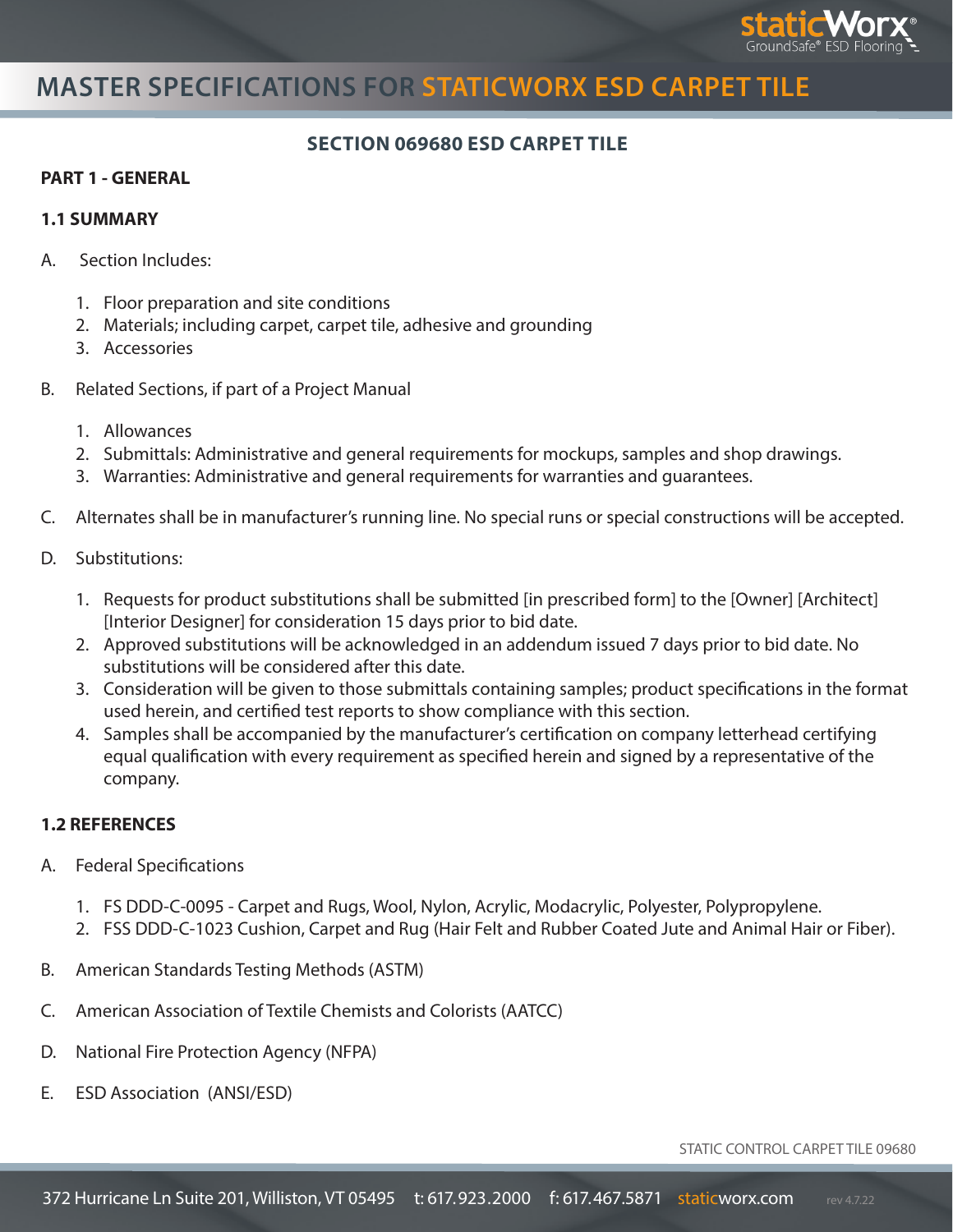

## **1.3 ACTION SUBMITTALS**

- A. Submittals shall be made in compliance with the project manual
- B. Product Data: For each type of product.
	- 1. Show compliance to required static control standard, safety codes, and traffic ratings for the intended application.
	- 2. Manufacturer's installation instructions.
- C. Shop Drawings:
	- 1. Show layout of seams, edges and other conditions where joined or butted to adjacent materials.
	- 2. Indicate method of joining seams and direction of carpet.
	- 3. Indicate grounding schematics.
- D. Samples
	- 1. Minimum, 12" x 12" (300cm x 300cm) samples of proposed carpet.
	- 2. Minimum 12" (300cm) sample of each type of exposed edge strip or accessory items.
	- 3. Samples shall be of material proposed for use.
	- 4. Sample should be example of the electrical properties.
- E. Maintenance Instructions
	- 1. Include maintenance procedures, recommended maintenance materials, and suggested schedule for cleaning.
	- 2. List materials, substances, and other items which will affect finishes and performance.

### **1.4 QUALITY ASSURANCE**

- A. Carpet manufacturer shall have been manufacturing commercial and/or contract carpet tile continuously for a period of 10 years.
- B. Qualifications of Installers: All work shall be done by installation firms specializing in commercial carpet installation. It is recommended that, whenever possible, the firm shall be a member of the Floor Covering Installation Contractors Association (FCICA) or certified by the Floor Covering Installation Board (FCIB).
- C. Carpet manufacturer shall certify by register and roll numbers or M.O.# that carpet shipped for this project complies with all requirements of this Section subject to normal manufacturing tolerances.

### **1.5 DELIVERY, STORAGE, AND HANDLING**

- A. Carpeting shall be delivered to the job site in original mill wrapping with each roll or tile box having its register number properly attached, clearly marked as to size, dye lot, and materials.
- B. Material shall be stored in an enclosed and dry area protected from damage and soiling.
- C. Coordinate location or storage area within building with the General Contractor.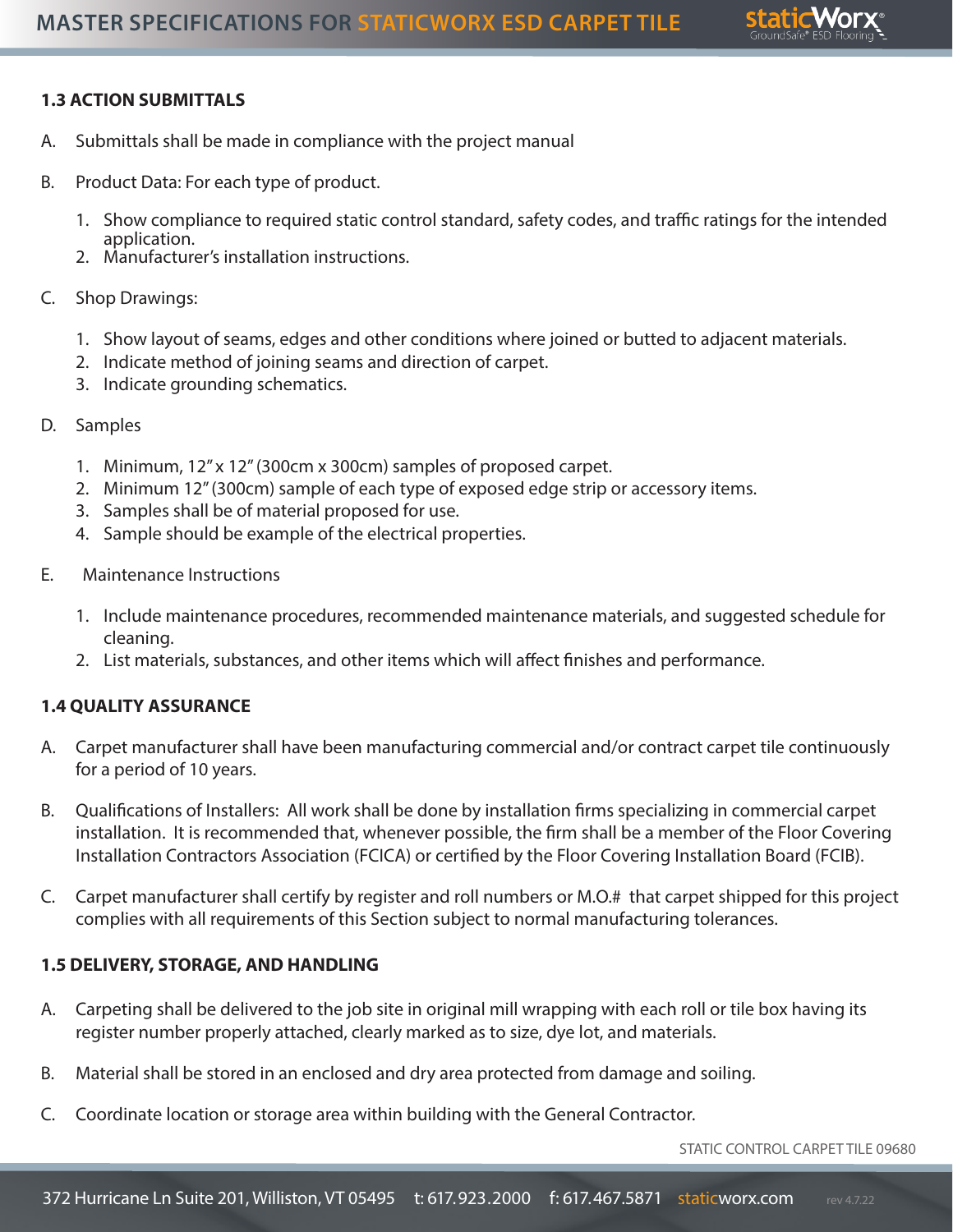

## **1.6 FIELD CONDITIONS**

- A. Floor covering installation contractor shall visit the site and be responsible for all measurements and job conditions.
- B. Sequence carpeting with other work so as to minimize possibility of damage and soiling of carpet during remainder of construction period.
- C. Do not begin carpet installation until painting and finishing work are complete and ceilings and overhead work have been tested, approved, and completed.
- D. Maintain room temperature at 65°F (18°C) minimum for at least 48 hours prior to installation and relative humidity at 65% maximum.
- E. After installation, continue to fresh-air ventilate for 48 to 72 hours at normal room temperatures by operating the ventilation fan system at full capacity and by opening windows and doors, if possible.

### **1.7 WARRANTY**

- A. Manufacturer's Warranty: Carpet shall carry a 15 year Manufacturer's Warranty. See written warranty document for details.
- B. Floor Covering Installation Contractor's Warranty: Submit a certificate guaranteeing the installation to be free of defects in workmanship for a period of one year. The certificate shall include the following statement: Installer shall, at his own expense and upon written notice from the Owner or his representative, promptly correct/replace any and all improper work and material that may become apparent within [one] year after the date of final completion.

### **PART 2 - PRODUCTS**

### **2.1 MANUFACTURERS**

- A. Staticworx, Inc., 372 Hurricane Ln Suite 201, Williston, VT 05495. 1 (617) 923-2000
- B. Substitutions: Must be approved by the [Owner] [Architect] [ Interior Designer] prior to bid date

### **2.2 PERFORMANCE REQUIREMENTS**

- A. Carpet tile shall be first quality of American manufacture and all yarn shall be of domestic origin.
- B. Carpet shall be manufactured by Staticworx, Inc.
- C. Style Name ShadowFX SDC "Cubic" Static Dissipative Carpet Tile
- D. Color TBD
- E. Static Control Fiber: Continuous Static Dissipative Staticworx® 44 denier helix fiber.
- F. Yarn System Post-consumer content Type 6,6 branded nylon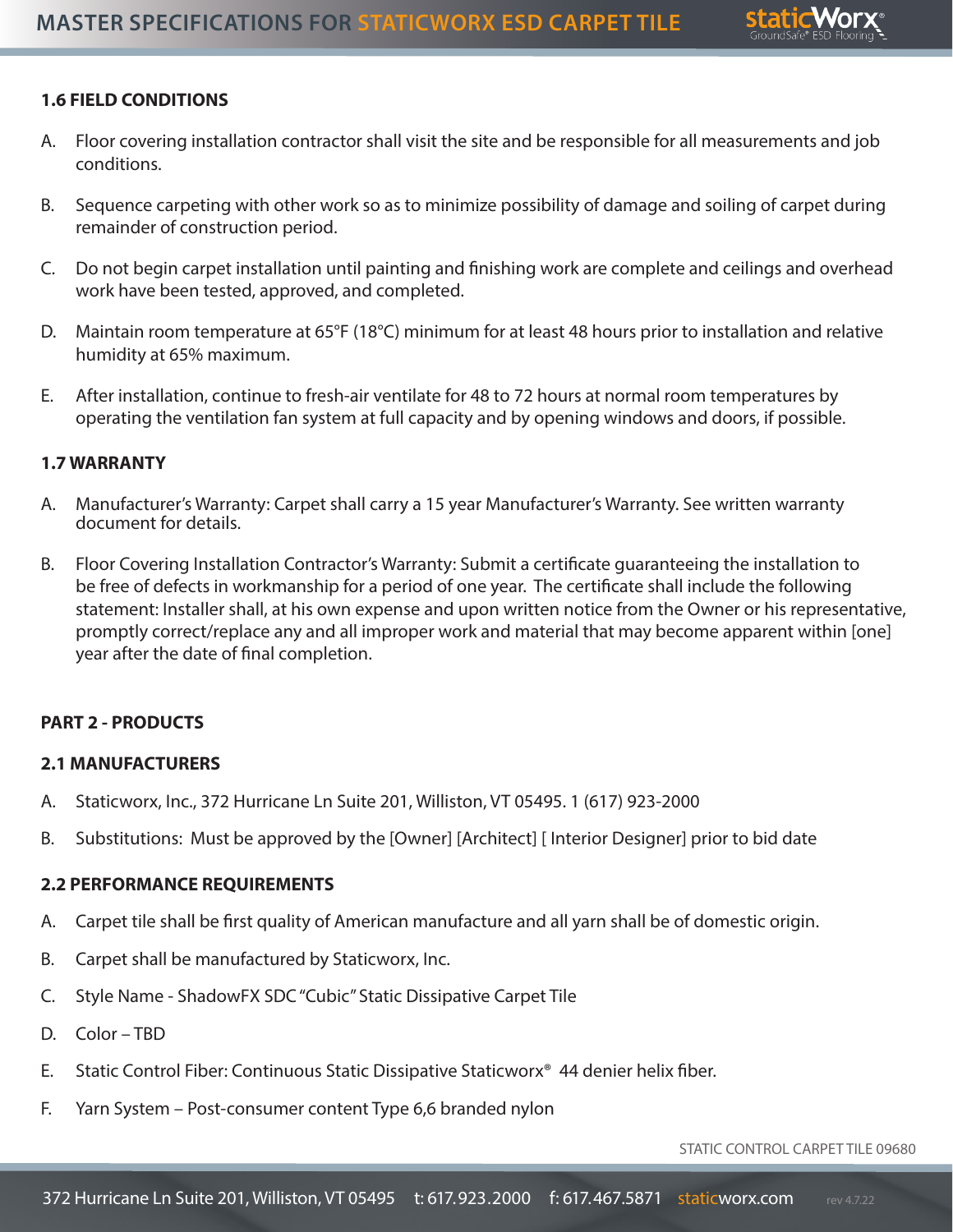

- G. Yarn Manufacturer Aquafil
- H. Recycled Content
	- 1. Post-industrial range: 58%
	- 2. Post-consumer: 10%
	- 3. Total recycled content: 68%
- I. Yarn Construction Tufted textured loop
- J. Dye Method 100% Solution Dyed
- K. Dye Lots Mergeable
- L. Manufacturing Process Tufted
- M. Gauge  $-1/12$  in
- N. Tufted Stitches Per Inch 8.2/in
- O. Tufted Pile Height 0.14 in
- P. Tufted Yarn Weight 18 oz/yd<sup>2</sup>
- Q. Pile Thickness 0.093 in
- R. Pile Density 6,968 oz/yd<sup>3</sup>
- S. Fiber Modification Ratio 1.9 to 2.2
- T. Tile Size: 50cm x 50cm (19.69in x 19.69in)
- U. Radiant Panel Class 1 (ASTM E 648) passes
- V. Smoke Density  $< 450$  (ASTM E 662)
- W. Flammability Passes Methenamine Pill Test (DOC-FF1-70)
- X. Lightfastness  $\geq 4.0 \oslash 60$  AFUs (AATCC 16 E)
- Y. Dimensional Stability AACHEN Din 54318 < .10%
- Z. Traffic Classification Severe, 24/7 and Factory rated
- AA. Soil Stain Protection Protekt<sup>2®</sup>
- BB. Preservative Protection Intersept®
- CC. Preservative Efficacy
	- 1. (AATCC 174 Parts 2&3) 99% Reduction/No Mold 7 Days
	- 2. (ASTM E-2471) Complete Inhibition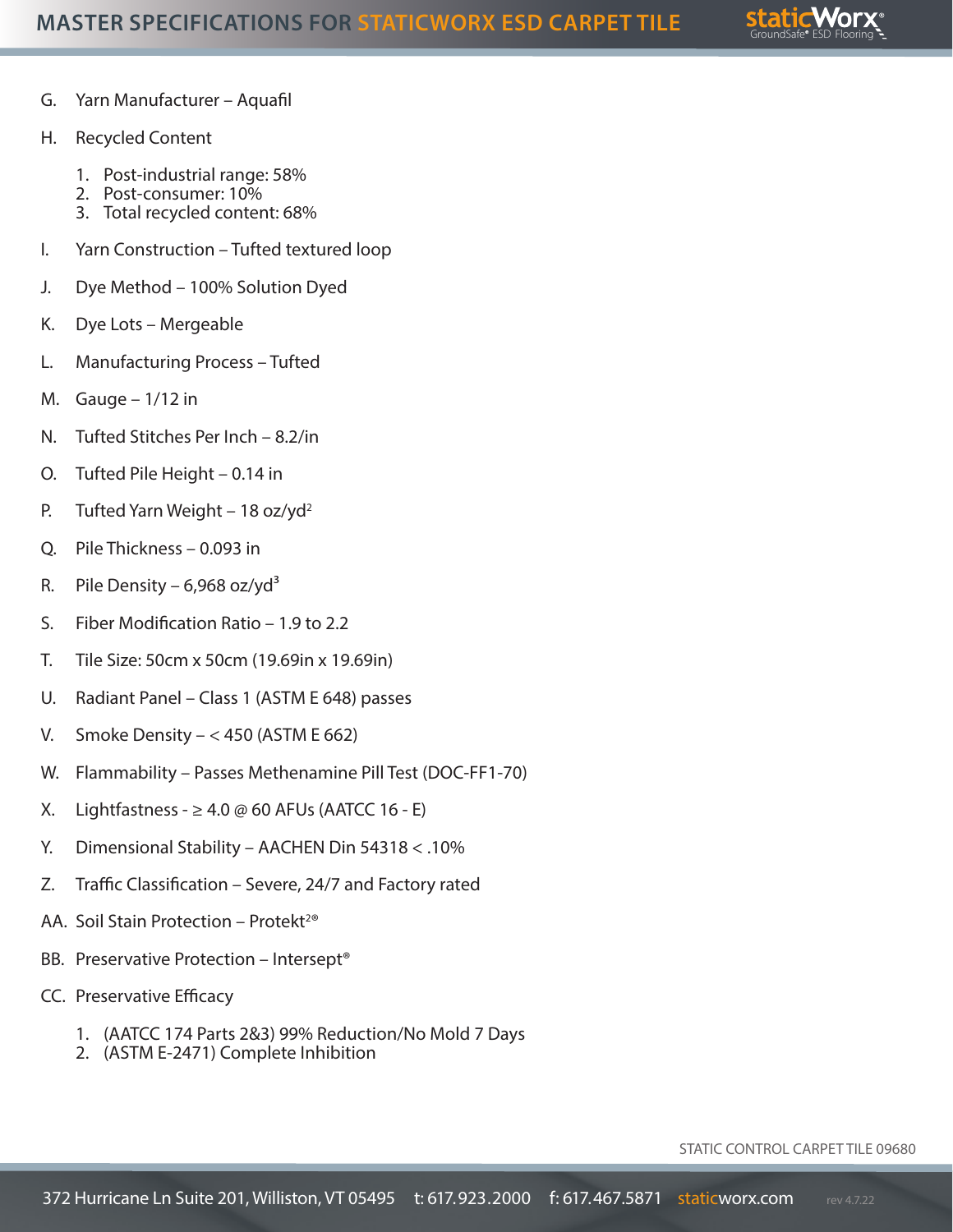

- DD. Electrostatic Propensity < 0.4 kV (AATCC 134-1996)
- EE. Electrical Resistance ANSI/ESD S7.1, RTT, RTG:
	- 1. 1.0 x 106 Ohms Minimum, 1.0 x 109 Ohms Maximum (ANSI/ESD S7.1-2013)
	- 2. ANSI/ESD S20.20-2007:
		- a. ANSI/ESD S97.2 Voltage on a person < 50 volts when tested with approved conductive footwear system.
		- b. ANSI/ESD S97.1 System resistance  $<$  3.5 x 10<sup>7</sup> Ohms
- FF. Grounding: Groundable Path
	- 1. Grounding Connector: 5 mm, 26 gauge Copper strip
	- 2. Grounding Frequency 1 ground connector per 1,000 square feet and minimum of 1 per room
- GG. Adhesive Groundtack™ conductive, releasable adhesive for carpet tile  $\left\langle \right.$ <1.0x10<sup>6</sup> Ohms Rtt)
- HH. Glue-free Installation Use GroundBridge™ underlayment with Interface TacTiles®
- II. Crockfastness: AATCC Test Method 165 Minimum stain rating on International Grey Scale of not less than 5 wet and dry.
- JJ. Atmospheric Fading AATCC Test Method 129 Ozone/AATCC Test Method 23, Burned Gas shall not be less than 3 on International Grey. Scale after two cycles on each test.

#### **2.3 ACCESSORIES**

- A. Subfloor Underlayment: Base Portland cement powder, mixed with liquid latex recommended by the carpet manufacturer. **Adhesives and cements not approved by the carpet manufacturer will void carpet warranties.**
- B. Installation Floor Adhesive:
	- 1. Staticworx, Inc. GroundTack Low VOC releasable adhesive with Thunderon conductive fibers
	- 2. Staticworx GroundBridge™ conductive underlayment and Interface TacTiles™
- C. Edge strips: As selected by owner, architect, and/or interior designer
- D. Stair Nosing: As selected by owner, architect, and/or interior designer
- E. Resilient Base: Provide [rubber base] [vinyl base] [wood base (shoe mold)] with smooth finish, matching end stops and preformed outside corner units. Unless otherwise shown, provide 4" high base with [top set cove] [carpet] profile.

#### **2.4 SOURCE QUALITY CONTROL**

A. Manufacturer shall be from an integrated mill (in-house fiber and/or yarn manufacturing, tufting, dyeing and finishing) with a formal Quality Improvement Process or equivalent quality initiative (Juran, Deming, ISO 9000, SIX SIGMA) in operation. Manufacturer shall provide verification when requested.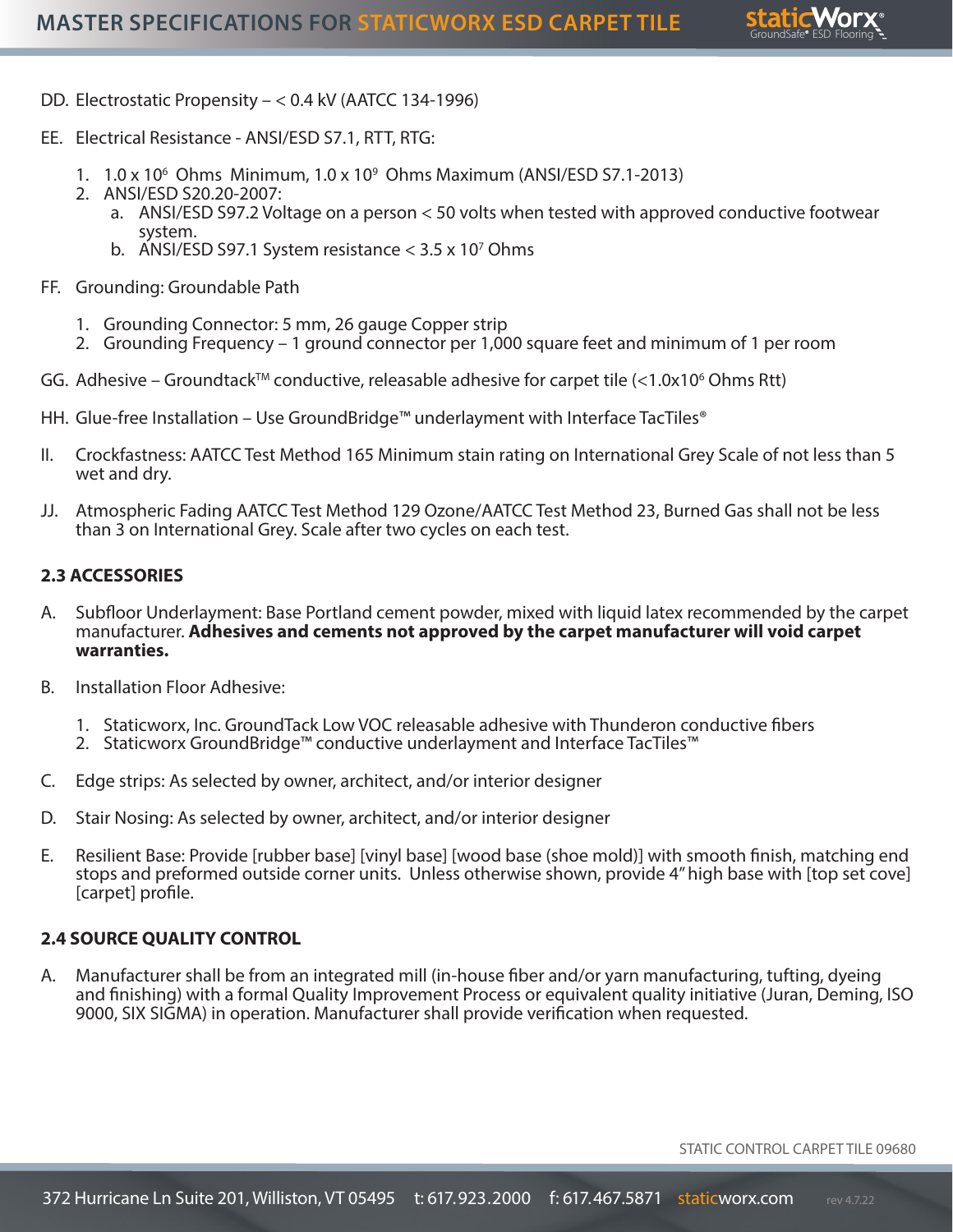

#### B. Testing

- 1. Upon request, carpet supplier shall furnish test results by a certified testing laboratory made for each of the performance criteria listed herein.
- 2. [Owner] [Architect] [Interior Designer] at his option, may request additional tests from an independent test lab at his own expense on any portion of furnished fabric for conformance with his criteria.
- C. Tests, if ordered, shall be at the expense of the owner if material is in compliance with this section. If material is not in compliance with this section, the carpet supplier shall bear testing costs.

#### **PART 3 - EXECUTION**

#### **3.1 EXAMINATION**

- A. Report to the [General Contractor] [Architect] [Owner] [Interior Designer], in writing, any imperfections, unacceptable conditions and/or corrections required to be made before commencing work of this section.
- B. Beginning installation of any given area means acceptance of all surfaces and conditions affecting the work of this area by the floor covering installation contractor.
- C. Where primers/sealers are used, their compatibility with adhesive shall be verified prior to starting work.

#### **3.2 PREPARATION**

- A. It shall be the responsibility of the [General Contractor] [Owner] to present the floors in a condition to receive the carpet.
- B. Surface to receive carpet must be free of dirt, solvents, oil, grease, paint, plaster, moisture, and other substances detrimental to proper performance of adhesive and carpet.
- C. Concrete Surfaces
	- 1. The [General Contractor] [Owner] must submit to the floor covering installation contractor prior to installation a written report on the moisture and alkalinity condition of the concrete slab. Results of ASTM F1869 - 04 Anhydrous Calcium Chloride test should be < 5 pounds per 1,000ft² / 24 hours and results of ASTM F 2170 should be below 75% RH.
	- 2. Check to ensure there is no dusting. A primer may be needed to prevent dusting.
- D. Existing vinyl composition tile, wood, terrazzo other acceptable securely bonded floor coverings must be clean and free of all waxes, finishes, sealers, or other contaminants.

#### **3.3 INSTALLATION**

- A. Carpet shall be installed in strict accordance with manufacturer's written instructions and recommendations (Staticworx, Inc. Installation Guidelines); maintain uniformity of direction and lay of pile.
- B. Apply floor adhesive uniformly to substrate in accordance with manufacturer's instructions. Butt carpet tile edges firmly together to form seams without gaps. Remove adhesive promptly from face of carpet.
- C. Where carpet meets dissimilar floor surface, proper edge molding shall be used.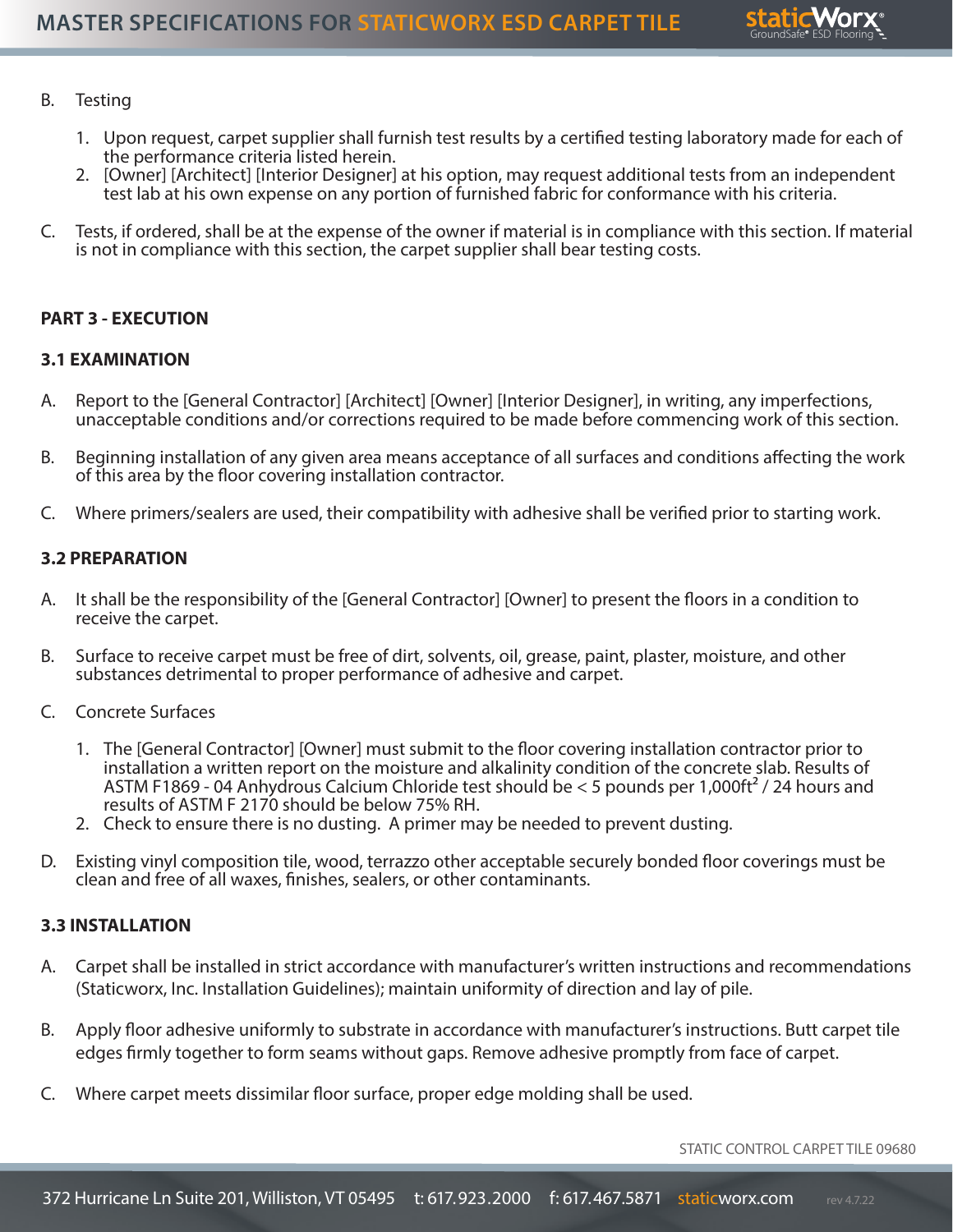

- D. Install edge moldings where carpet edge is exposed and at transitions to other floor coverings. Edge moldings shall be securely anchored to substrate.
- E. Apply base at all adhered carpet installations, to walls, columns, pilasters, casework, and other permanent fixtures in rooms or areas where base is required.
	- 1. Install base in lengths as long as practical, with preformed corner units.
	- 2. Tightly bond base to backing throughout length of each piece, with continuous contact at horizontal and vertical surfaces.
	- 3. On masonry surfaces, of other similar irregular surfaces, fill voids along top edge of wall base with base manufacturer's recommended adhesive filler material.
- F. Grounding copper grounding strips be placed approximately 25' to 40' apart throughout the installation or accessible to all I-beams or other designated building or electrical ground. The copper strip shall be installed at least every 1,000 square feet or 1 ground strip per room minimum.
- G. Stairs
	- 1. Install stair nosing full width of tread, in one continuous piece.
	- 2. Adhere over center surface and fit accurately and securely.
	- 3. Adhere carpet tight to treads and risers. Confirm that stair nosings to receive carpet have a minimum radius of ¾".
	- 4. Butt carpet on treads and risers tight to nosing.

#### **3.4 RESTORATION**

- A. Any damage done to point, walls, woodwork, floors, and/or similar finishes as a result of this work, shall be the responsibility of the carpet contractor.
- B. Required repairs shall be made by the proper trade contracted on the work of this project that shall make the necessary repairs and shall be paid by the carpet subcontractor for the repair work.

#### **3.5 CLEANING/CARE**

- A. Upon completion of the installation, remove all waste materials, tools and equipment.
- B. Using commercial vacuums, thoroughly vacuum the entire floor surface to the [Owner's][Architect's] [Interior Designer's] satisfaction.
- C. Remove spots or replace carpet where spots cannot be removed.
- D. Remove debris, sorting pieces to be saved from scraps to be disposed of.
	- 1. Usable pieces of carpet are to be returned to their original packaging and left on the job site and placed in an orderly manner in such areas as designed by the [Owner] [Architect][Interior Designer].
	- 2. Dispose of smaller pieces as construction waste in accordace with local, state, and federal regulations.
- E. Provide protection methods and materials needed to ensure that carpeting will be without deterioration or damage at time of substantial completion.